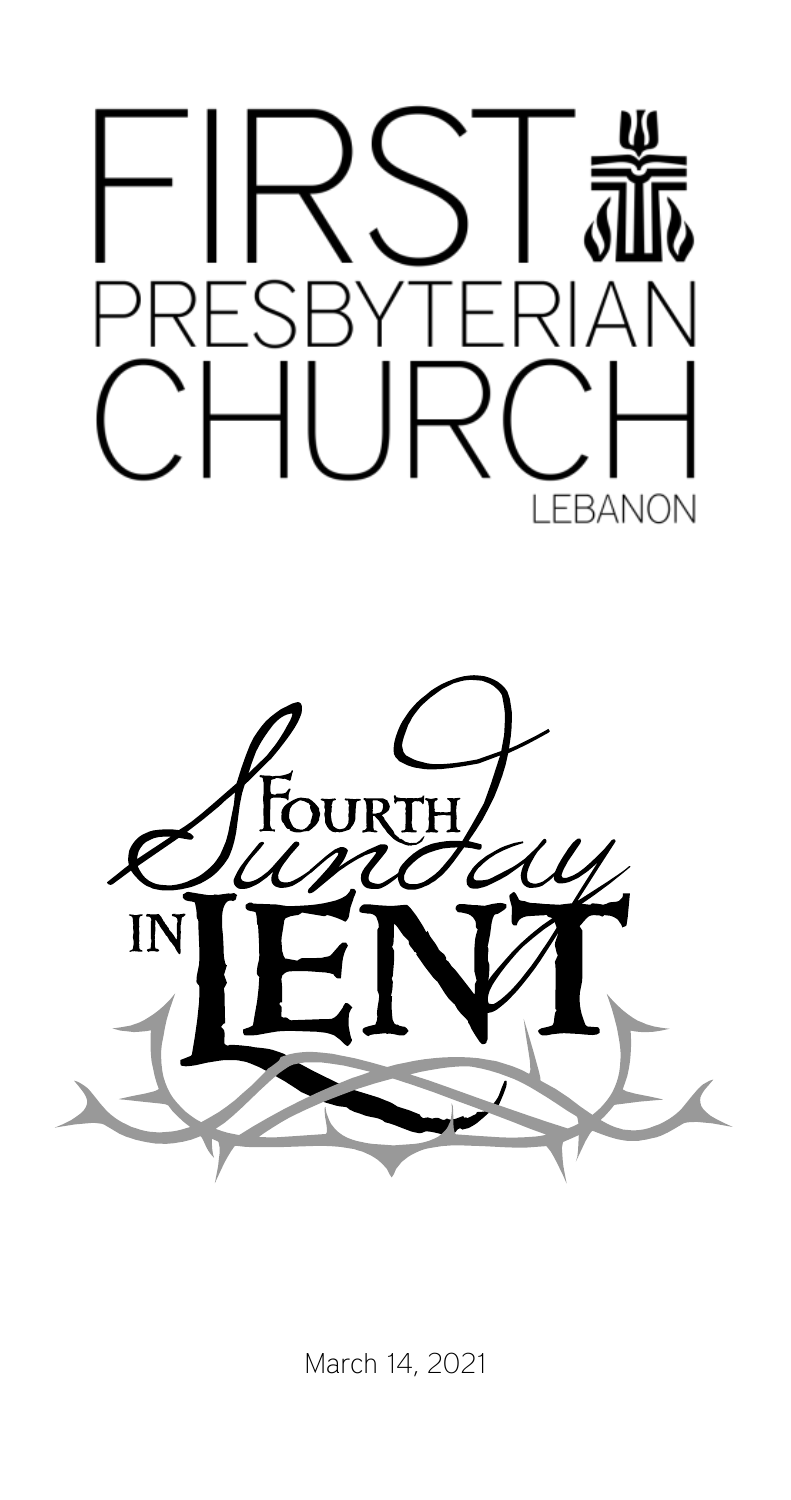# Service for the Lord's Day

March 14, 2021 Fourth Sunday of Lent 10:00 A.M.

### The Gathering

*To Glorify God and Enjoy God Forever*

PRELUDE Felix Mendelssohn

*Sonata #6 (based on Psalm 130 "Out of the Depths I Cry to You"); Chorale; Andante Sostenuto; Variation II; Variation III; Fugue; Andante*

#### Chiming the Hour

#### Choral Introit

# Welcome and Announcements

#### \*Call to Worship *from Psalm 107*

Leader: O give thanks to the Lord, for he is good; People: For his steadfast love endures forever. Leader: Some were sick through their sinful ways, People: Then they cried to the Lord in their trouble, Leader: Let them thank the Lord for his steadfast love, for his wonderful works to humankind. People: And let them offer thanksgiving sacrifices, and tell of his deeds with songs of joy.

\*Hymn No. 359 *More Love to Thee, O Christ* more love to thee

#### Call to Reconciliation

#### PRAYER OF CONFESSION (unison)

We confess that we have become so comfortable with sin that we welcome it. Sin is our identity, and we wallow in it. God of Healing, forgive our incessant brokenness and make us whole. We pray for the power of your divine mercy to reset our paralyzed lives and set us on a fresh path that allows us to take up our mats and walk into your kingdom. Amen.

Silent Prayers of Confession

### Assurance of Pardon

- Leader: The God of heaven is the one true God:
- People: The One who offers us salvation.
- Leader: Hear the promise of the gospel:
- People: In the name of Christ, we are forgiven. Amen.

#### \* Those who are able are invited to stand.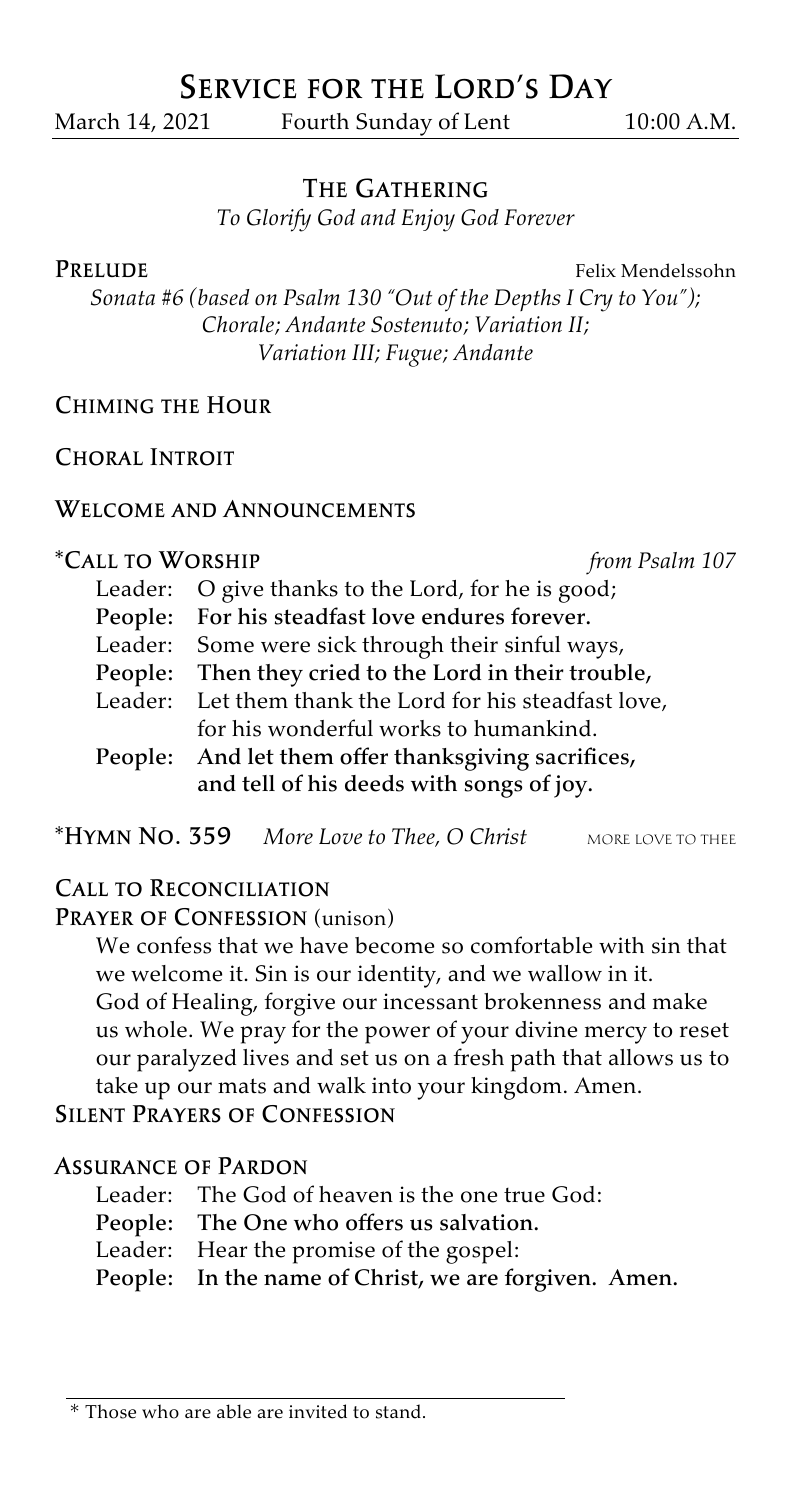# \*SUNG RESPONSE Hymn No. 82

*O Lamb of God most holy! Who on the cross did suffer, And patient still and lowly, Yourself to scorn did offer; Our sins by You were taken, Or hope had us forsaken; Have mercy on us, Jesus!*

\*The Peace The Peace of Christ be with you. And also with you.

### Anthem *Come, Ye Sinners, Poor and Needy* arr. Ronald Turner

*Cone, ye sinners, poor and needy, weak and wounded, sick and sore, Jesus ready stands to save you, full of pity, love, and power.*

*Come, ye thirsty, come and welcome, God's free bounty glorify; True belief and true repentance, Ev'ry grace that brings you nigh.*

*I will arise and go to Jesus, he will embrace me in his arms; In the arms of my dear Savior, Oh, there are ten thousand charms.*

### The Word of God

#### PRAYER FOR ILLUMINATION (unison)

Eternal God, through the life, death and resurrection of your Son, your kingdom has broken into our troubled world. Help us now to hear your Word that our lives might be signs of the new life offered through Jesus Christ our Lord. Amen.

## SCRIPTURE READING John 5:1-18

Sermon *Faith Healing: Becoming Whole* Rev. Sherard Edington

#### Response of the People

#### \***Affirmation of Faith** The Apostles' Creed

I believe in God the Father Almighty, Maker of heaven and earth,

And in Jesus Christ his only Son, our Lord, who was conceived by the Holy Ghost, born of the Virgin Mary, suffered under Pontius Pilate, was crucified, dead, and buried; he descended into hell; the third day he rose again from the dead; he ascended into heaven, and sitteth on the right hand of God the Father Almighty; from thence he shall come to judge the quick and the dead.

I believe in the Holy Ghost; the holy catholic church; the communion of saints; the forgiveness of sins; the resurrection of the body; and the life everlasting. Amen.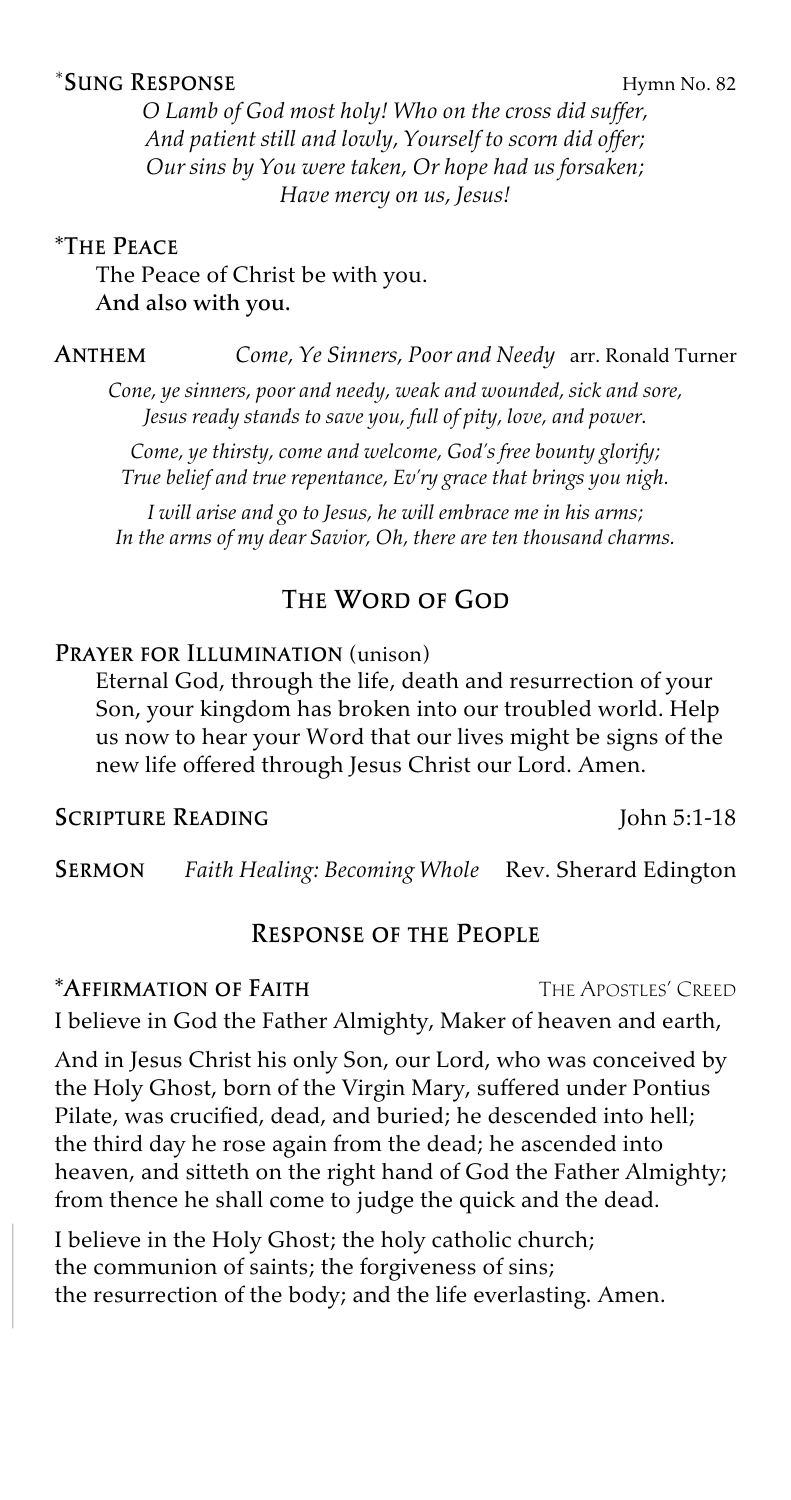# Offertory Prayer \*Doxology

*Praise God from whom all blessings flow; Praise Him, all creatures here below; Praise Him above, ye heavenly host: Praise Father, Son, and Holy Ghost. Amen.*

Prayers of the People and the Lord's Prayer (Traditional) Hymnal Page 16

# Sending Forth

\*Hymn No. 85 *What Wondrous Love Is This* wondrous love

\*Charge and Benediction \*Choral Response

\*Postlude *Sonata #6- Allegro Molto* Felix Mendelssohn

#### John 5:1-9

After this there was a festival of the Jews, and Jesus went up to Jerusalem. Now in Jerusalem by the Sheep Gate there is a pool, called in Hebrew Beth-zatha, which has five porticoes. In these lay many invalids—blind, lame, and paralyzed. One man was there who had been ill for thirty-eight years. When Jesus saw him lying there and knew that he had been there a long time, he said to him, "Do you want to be made well?" The sick man answered him, "Sir, I have no one to put me into the pool when the water is stirred up; and while I am making my way, someone else steps down ahead of me." Jesus said to him, "Stand up, take your mat and walk." At once the man was made well, and he took up his mat and began to walk. Now that day was a sabbath. So the Jews said to the man who had been cured, "It is the sabbath; it is not lawful for you to carry your mat." But he answered them, "The man

who made me well said to me, 'Take up your mat and walk.'" They asked him, "Who is the man who said to you, 'Take it up and walk'?" Now the man who had been healed did not know who it was, for Jesus had disappeared in the crowd that was there.

Later Jesus found him in the temple and said to him, "See, you have been made well! Do not sin any more, so that nothing worse happens to you." The man went away and told the Jews that it was Jesus who had made him well. Therefore the Jews started persecuting Jesus, because he was doing such things on the sabbath. But Jesus answered them, "My Father is still working, and I also am working." For this reason the Jews were seeking all the more to kill him, because he was not only breaking the sabbath, but was also calling God his own Father, thereby making himself equal to God.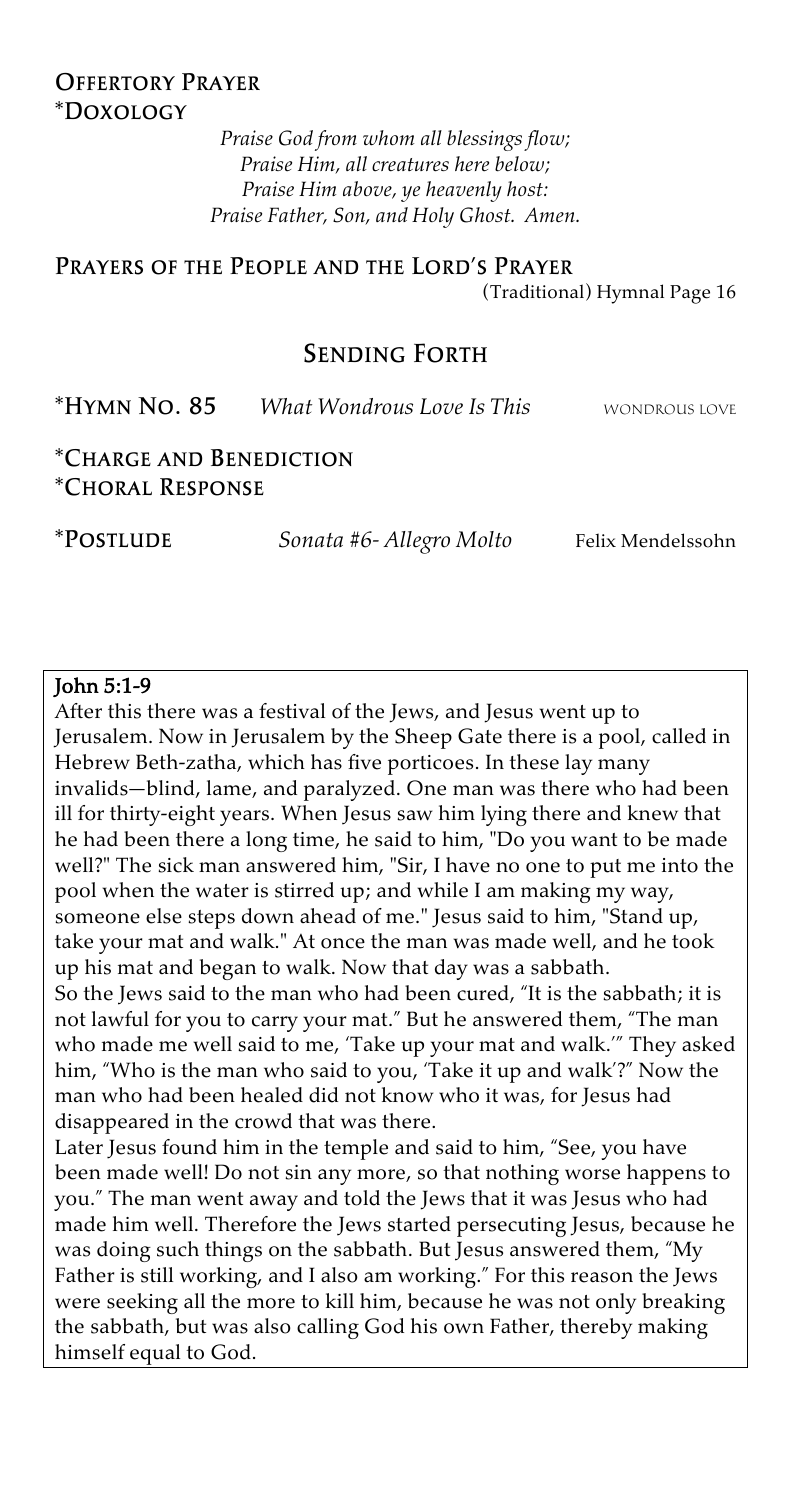#### Welcome

We extend a warm welcome to all who worship with us this morning. If you are seeking a church home, we invite you to become a member of First Presbyterian Church. For more information, please speak to the pastor at the close of the service.

#### Announcements

#### **Wednesday Night Fellowship Dinner**

March 17, 6:00 p.m.

*Corned Beef and Cabbage, Potatoes and Carrots, Irish Cream Chocolate Cake*

To make a reservation, please call the church office at (615)444-1360.

LENTEN PRAYER SERVICE  $-$  Join us Mondays at 6:45 p.m. during Lent for a weekly prayer service. To participate, login to Zoom using the same information you use to login to worship (the prayer service will not be live-streamed on Facebook).

EASTER EGG HUNT — Join us for an Easter Egg Hunt at the Turner Farm on Sunday, March 28, at 2:00 p.m. In addition to the hunt, there will be games and refreshments.

STATIONS THROUGH THE SQUARE – First Presbyterian will participate in *StationsThrough the Square*, a community event held on Good Friday. FPC will be the second of the stops to commemorate the 14 Stations of the Cross. The Worship Committee is looking for volunteers to welcome the participants. If you are interested in helping for a couple of hours on Friday, April 2, please contact Kristy in the church office.

# **YOUTH**

YOUTH GROUP  $(5<sup>th</sup> - 12<sup>th</sup>$  grade) – Youth Group will meet on the first and third Wednesday of each month. Youth group is open to ages 10 and up.

St. Patrick's Day Celebration – Grab your good luck charm and join us on Wednesday, March 17 at 6:00 p.m. for holiday games and a traditional corned beef meal. This event is open to ALL ages.

YOUTH DAY CAMP - FPC Youth will be hosting a day camp on Saturday, April 10 at Rock Island State Park. It will be a day filled with engaging worship and exciting games with old and new friends. Permission forms and schedule are available in the church office and are due by Friday, April 2.

# This Week at FPC

| Today               |                             | Wednesday           |                             |
|---------------------|-----------------------------|---------------------|-----------------------------|
| 10:00 a.m. Worship  |                             |                     | 12:00 p.m. Zoom Bible Study |
|                     | 11:10 a.m. Winter Book Club |                     | 6:00 p.m. Take Out Meal     |
|                     | 6:00 p.m. Session Meeting   |                     | 7:00 p.m. Choir Practice    |
| Monday              |                             | Thursday            |                             |
|                     | 6:00 p.m. Lenten Service    | 9:00 a.m. Preschool |                             |
| Tuesday             |                             | Friday              |                             |
| 9:00 a.m. Preschool |                             | Saturday            |                             |